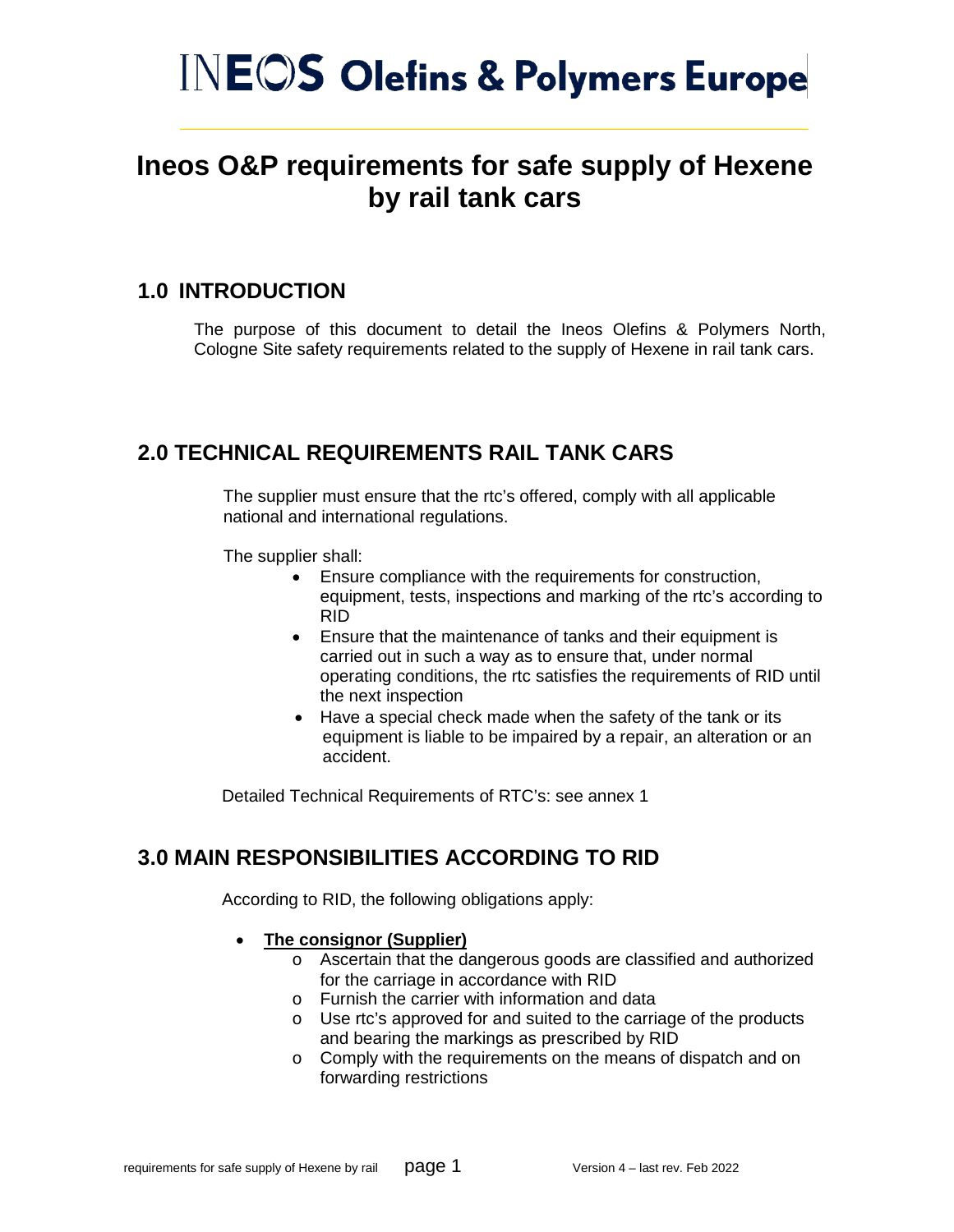#### • **The carrier (railway company)**

- o Ascertain that the dangerous goods are classified and authorized for the carriage in accordance with RID
- o Ascertain that the required information has been supplied by the consignor
- o Ascertain visually that the rtc's and loads have no obvious defects, leakages, cracks, missing equipment etc..
- o Ascertain that the date of the next test for the rtc's has not expired
- o Ascertain that the rtc's have not been overloaded
- o Ascertain that the placards and labels prescribed for the rtc's have been fitted
- **The filler (Loading site)**
	- o Ascertain prior to filling that the tank and the filling equipment are technically in a satisfactory condition
	- o Ascertain that the date of the next test of the rtc's has not expired
	- o Fill only tanks with the dangerous goods authorized for carriage
	- o Observe, during the filling, the permissible degree of filling
	- o Check, after the filling, the leakproofness of the closing devices
	- o Affix the prescribed orange plates, danger labels, markings and shunting labels on the rtc's in accordance with the requirements.

## **4.0 INSPECTION AND LOADING RAIL TANK CARS**

- All people involved in the loading operations must be adequately trained. The training should also include basic RID requirements (construction, labelling, marking, inspection etc.. of rtc's)
- Each rtc must be inspected before and after loading. This must be done by the loading site by using a checklist. The purpose of this inspection is to ensure that:
	- o The rtc is suitable for its intended use.
	- o No damages or apparent deficiencies are present.
	- o The applicable RID requirements are met (e.g. labelling).
- In case some of the checks cannot be done by the loading site operators then a specialised company (surveyor) must be assigned to do these checks.

**If rtc's arrive at Ineos O&P North in an unsuitable technical or unsafe condition, then Ineos O&P North will, for each subsequent delivery, impose an inspection by a specialised company (surveyor) and, for each rtc, a completed and signed checklist, before arrival of the rtc's in Cologne.**

The loading installation must ensure that all the valves of the rtc and the connections/ flanges/ couplings are leak-tight. Also the other side of the rtc must be checked. This can be done by means of a visual inspection / soap test or a vacuum or pressure test of the valves and couplings prior to loading.

• Rtc's must be weighed before and after loading to ensure that the maximum filling weight is not exceeded.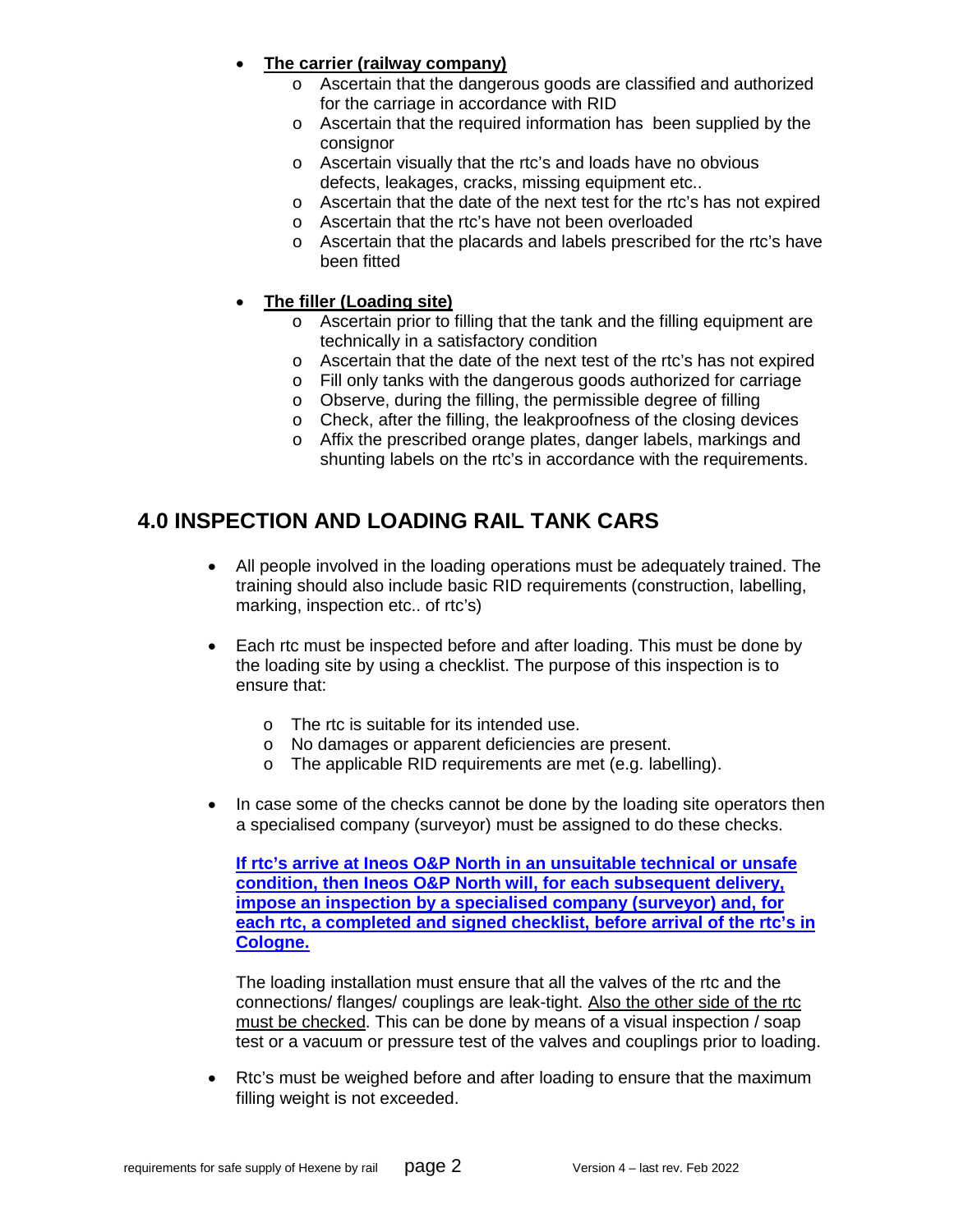For determining the max filling weight, one must take into account:

- The allowed maximum filling weight of the tank. This is written on the side of the tank.
- Weight restrictions on the route that the rtc is to be transported (loading category). The maximum predetermined loading limit of the railway route is given by the railway transport company. If the maximum filling weight of the railway route is less than the safe maximum filing weight of the rtc, the limit of loading is the lower value.
- The amount of product can be filled also depends on the maximum filling degree according to RID regulations (which takes into account the thermal expansion).

To prevent overfilling, the filling weight in the rtc is to be continuously monitored during the filling process (e.g. via mass flow meter).The mass flow should be continuously monitored during the filling operation.

The rtc must be weighed before and after loading on a calibrated weighbridge

- Pressure in the rtc's: According to RID requirements The partial pressure of inert gas (e.g. nitrogen) may not exceed 2 Bara this is 1 Barg, so the overpressure in the vapour phase may not exceed 1 bar above the normal vapour pressure of the product at the temperature of the liquid. Example: if temperature of the liquid is 20°C and vapour pressure at 20°C is 3 bara (2 barg), the max pressure in the rtc may not exceed 3 barg (2+1).
- The connections must be sealed, preferably with tie-raps, on both sites of the rtc, in order to warn against unauthorized opening.

## **5.0 EMERGENCY RESPONSE**

The supplier must provide to Ineos O&P an emergency telephone number that can be contacted on a 24/7 basis in case of emergencies. Therefore the supplier needs to provide Ineos O&P North with his Emergency telephone Number. Please send nr to SHE Department: [SHE.Logistics.North@ineos.com](mailto:SHE.Logistics.North@ineos.com)